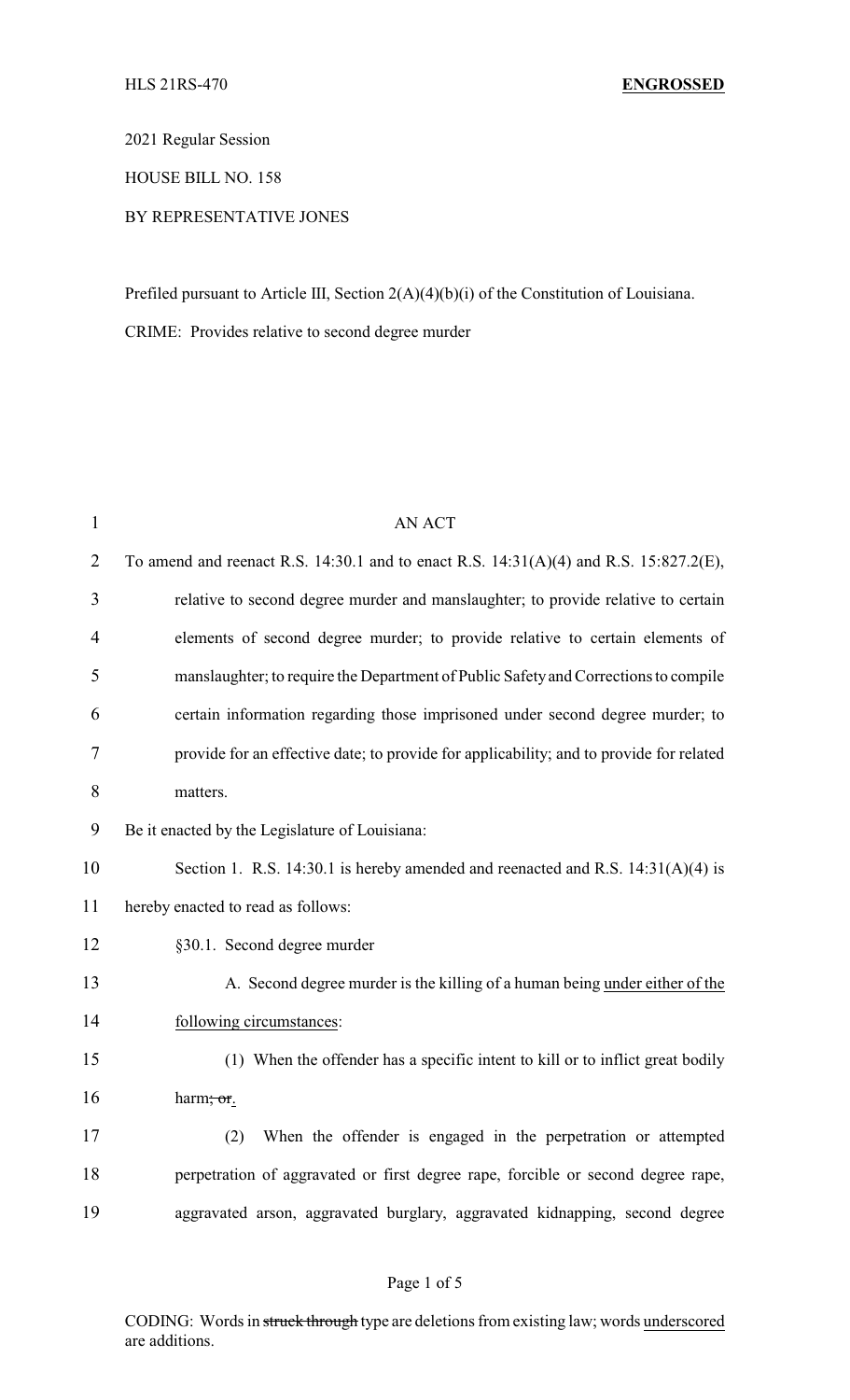kidnapping, aggravated escape, assault by drive-by shooting, armed robbery, first degree robbery, second degree robbery, simple robbery, cruelty to juveniles, second degree cruelty to juveniles, or terrorism, even though he has no intent to kill or to inflict great bodily harm.

 (3) When the offender unlawfully distributes or dispenses a controlled dangerous substance listed in Schedules I through V of the Uniform Controlled 7 Dangerous Substances Law, or any combination thereof, fentanyl or a mixture or substance containing a detectable amount of fentanyl or its analogues, or carfentanil or a mixture or substance containing a detectable amount of carfentanil or its analogues, which is the direct cause of the death of the recipient who ingested or consumed the controlled dangerous substance.

12 (4) When the offender unlawfully distributes or dispenses a controlled 13 dangerous substance listed in Schedules I through V of the Uniform Controlled 14 Dangerous Substances Law, or any combination thereof, fentanyl or a mixture or substance containing a detectable amount of fentanyl or its analogues, or carfentanil or a mixture or substance containing a detectable amount of carfentanil or its analogues to another who subsequently distributes or dispenses such controlled dangerous substance which is the direct cause of the death of the person who ingested or consumed the controlled dangerous substance.

20 B.(1) Whoever commits the crime of second degree murder as provided in Paragraph (A)(1) shall be punished by the minimum sentence of life imprisonment at hard labor with the first twenty-five years without benefit of parole, probation or suspension of sentence and a maximum sentence of life imprisonment at hard labor without benefit of parole, probation, or suspension of sentence.

 (2) Whoever commits the crime of second degree murder as provided in Paragraph (A)(2) shall be punished by a sentence of life imprisonment at hard labor with the first twenty-five years without benefit of parole, probation, or suspension of sentence.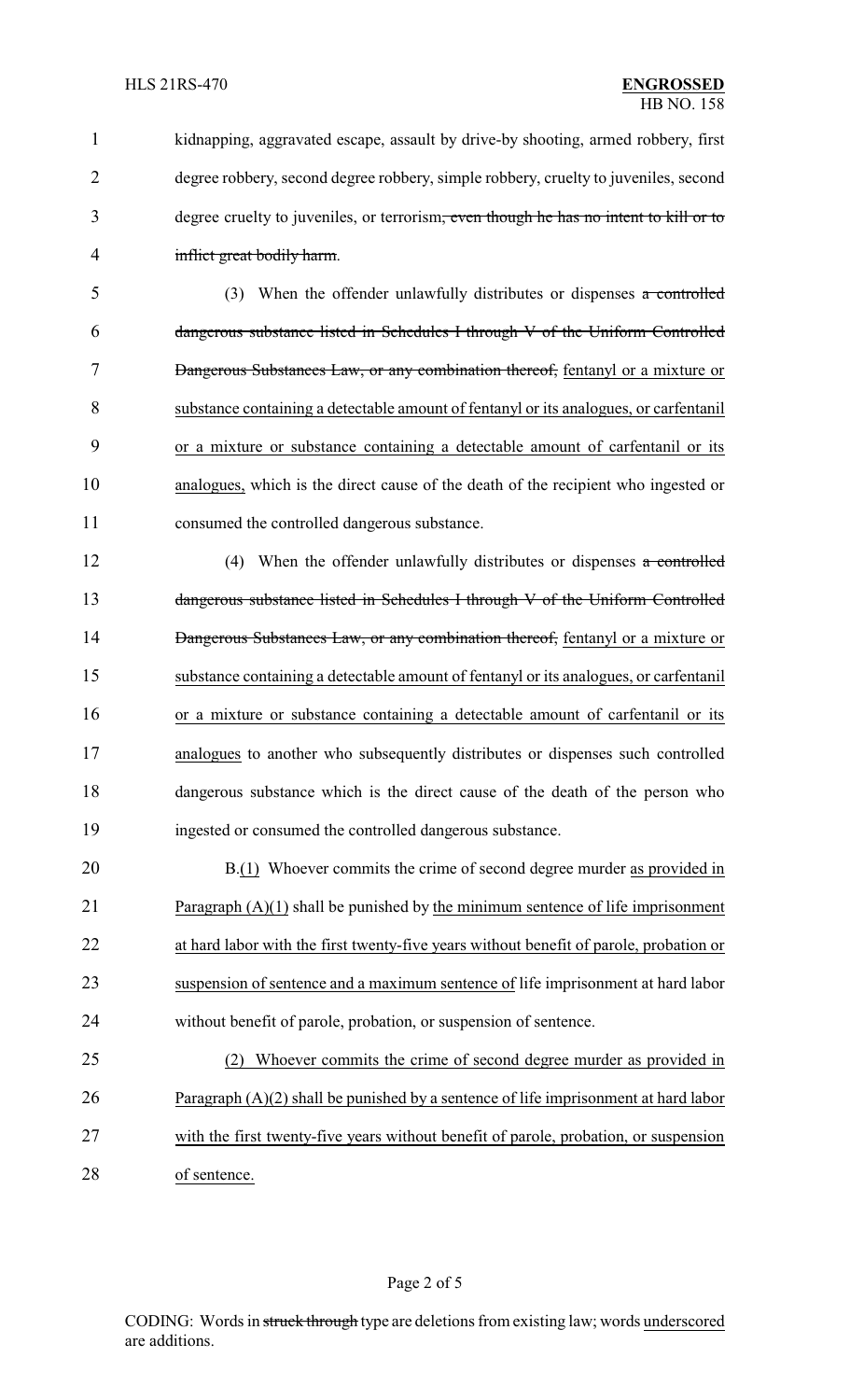| $\mathbf{1}$   | §31. Manslaughter                                                                      |
|----------------|----------------------------------------------------------------------------------------|
| $\overline{2}$ | A. Manslaughter is:                                                                    |
| 3              | $\ast$<br>$\ast$<br>∗                                                                  |
| 4              | (4) When the offender unlawfully distributes or dispenses a controlled                 |
| 5              | dangerous substance listed in Schedules I through V of the Uniform Controlled          |
| 6              | Dangerous Substances Law, or any combination thereof, except for fentanyl or a         |
| 7              | mixture or substance containing a detectable amount of fentanyl or its analogues, or   |
| 8              | carfentanil or a mixture or substance containing a detectable amount of carfentanil    |
| 9              | or its analogues, which is the direct cause of the death of the recipient who ingested |
| 10             | or consumed the controlled dangerous substance.                                        |
| 11             | $\ast$<br>$\ast$<br>∗                                                                  |
| 12             | Section 2. R.S. 15:827.2(E) is hereby enacted to read as follows:                      |
| 13             | §827.2. Data collection and reporting requirements                                     |
| 14             | $\ast$<br>$\ast$<br>*                                                                  |
| 15             | E. The department shall compile and make publically available a list of all            |
| 16             | people within its custody imprisoned under R.S. 14:30.1 by September 1, 2021. The      |
| 17             | list shall include the date imprisonment began, the Department of Public Safety and    |
| 18             | Corrections identification number, and the parish in which the person was convicted.   |
| 19             | The department shall compile and make available to the public the list quarterly until |
| 20             | September 1, 2022, and then annually thereafter.                                       |
| 21             | Section 3. The provisions of this Act shall be given prospective application only.     |
| 22             | Section 4. This Act shall become effective on September 1, 2021.                       |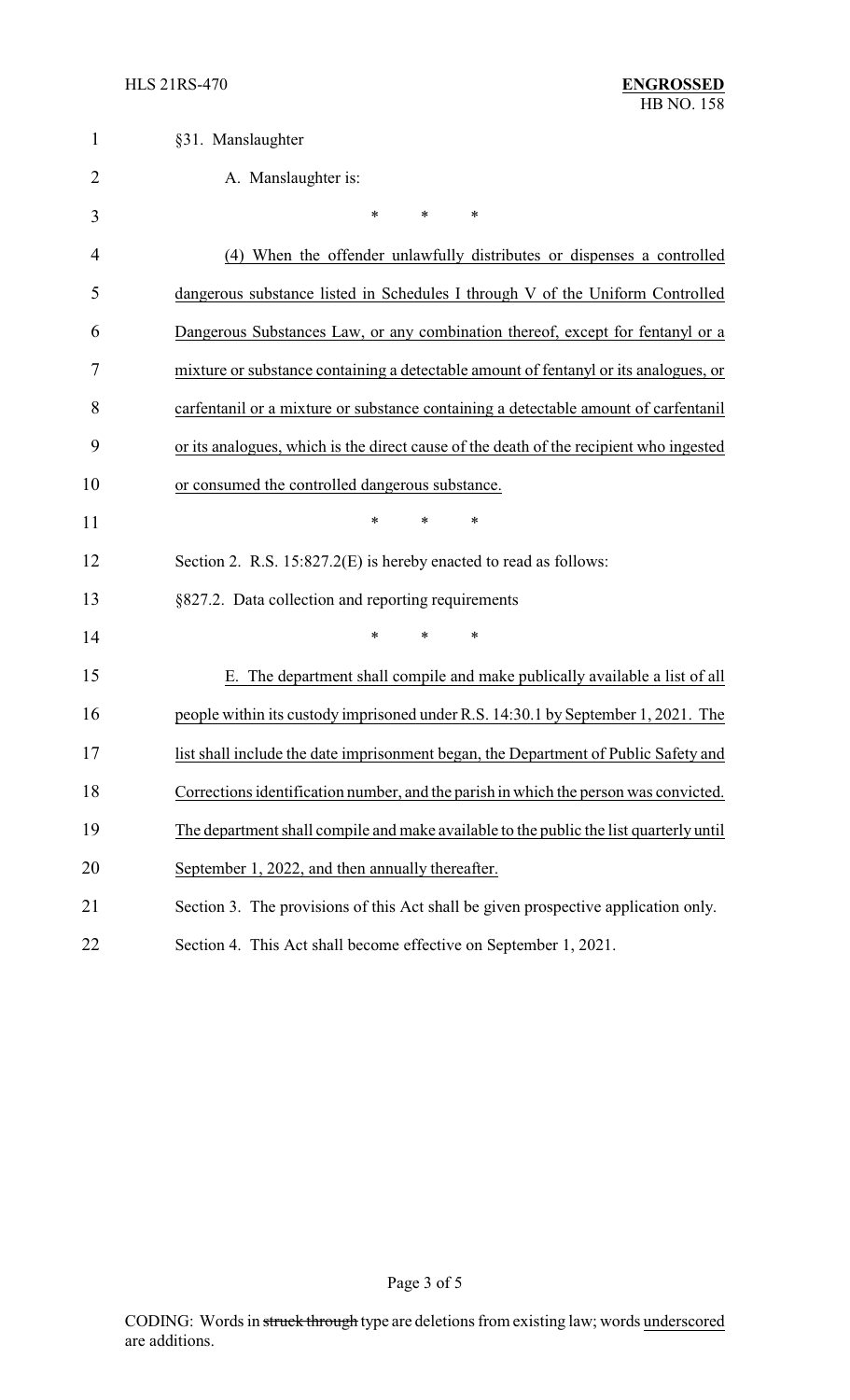## DIGEST

The digest printed below was prepared by House Legislative Services. It constitutes no part of the legislative instrument. The keyword, one-liner, abstract, and digest do not constitute part of the law or proof or indicia of legislative intent. [R.S. 1:13(B) and 24:177(E)]

| HB 158 Engrossed | 2021 Regular Session | Jones |
|------------------|----------------------|-------|
|------------------|----------------------|-------|

**Abstract:** Amends elements of second degree murder and elements of manslaughter, and requires the Dept. of Public Safety and Corrections to compile a list to be made public of all people in its custody imprisoned under second degree murder by Sept. 1, 2021.

Present law provides that second degree murder is the killing of a human being:

- (1) When the offender has a specific intent to kill or to inflict great bodily harm.
- (2) When the offender is engaged in the perpetration or attempted perpetration of aggravated or first degree rape, forcible or second degree rape, aggravated arson, aggravated burglary, aggravated kidnapping, second degree kidnapping, aggravated escape, assault by drive-by shooting, armed robbery, first degree robbery, second degree robbery, simple robbery, cruelty to juveniles, second degree cruelty to juveniles, or terrorism, even though he has no intent to kill or to inflict great bodily harm.
- (3) When the offender unlawfully distributes or dispenses a controlled dangerous substance listed in Schedules I through V of the Uniform Controlled Dangerous Substances Law, or any combination thereof, which is the direct cause of the death of the recipient who ingested or consumed the controlled dangerous substance.
- (4) When the offender unlawfully distributes or dispenses a controlled dangerous substance listed in Schedules I through V of the Uniform Controlled Dangerous Substances Law, or anycombination thereof, to another who subsequentlydistributes or dispenses such controlled dangerous substance which is the direct cause of the death of the person who ingested or consumed the controlled dangerous substance.

Present law further provides that whoever commits the crime of second degree murder shall be punished by life imprisonment at hard labor without benefit of parole, probation, or suspension of sentence.

Proposed law specifies that second degree murder occurs when the offender unlawfully distributes or dispenses fentanyl or carfentanil or a mixture or substance containing a detectable amount of either or of its analogues.

Present law provides relative to the crime of manslaughter and provides for penalties.

Proposed law retains present law and further specifies that manslaughter occurs when the offender unlawfully distributes or dispenses a controlled dangerous substance listed in Schedules I through V of the Uniform Controlled Dangerous Substances Law or any combination thereof, except for fentanyl or carfentanil.

Proposed law requires the Dept. of Public Safety and Corrections to compile a list to be made available to the public of all people in its custody imprisoned under second degree murder by Sept. 1, 2021.